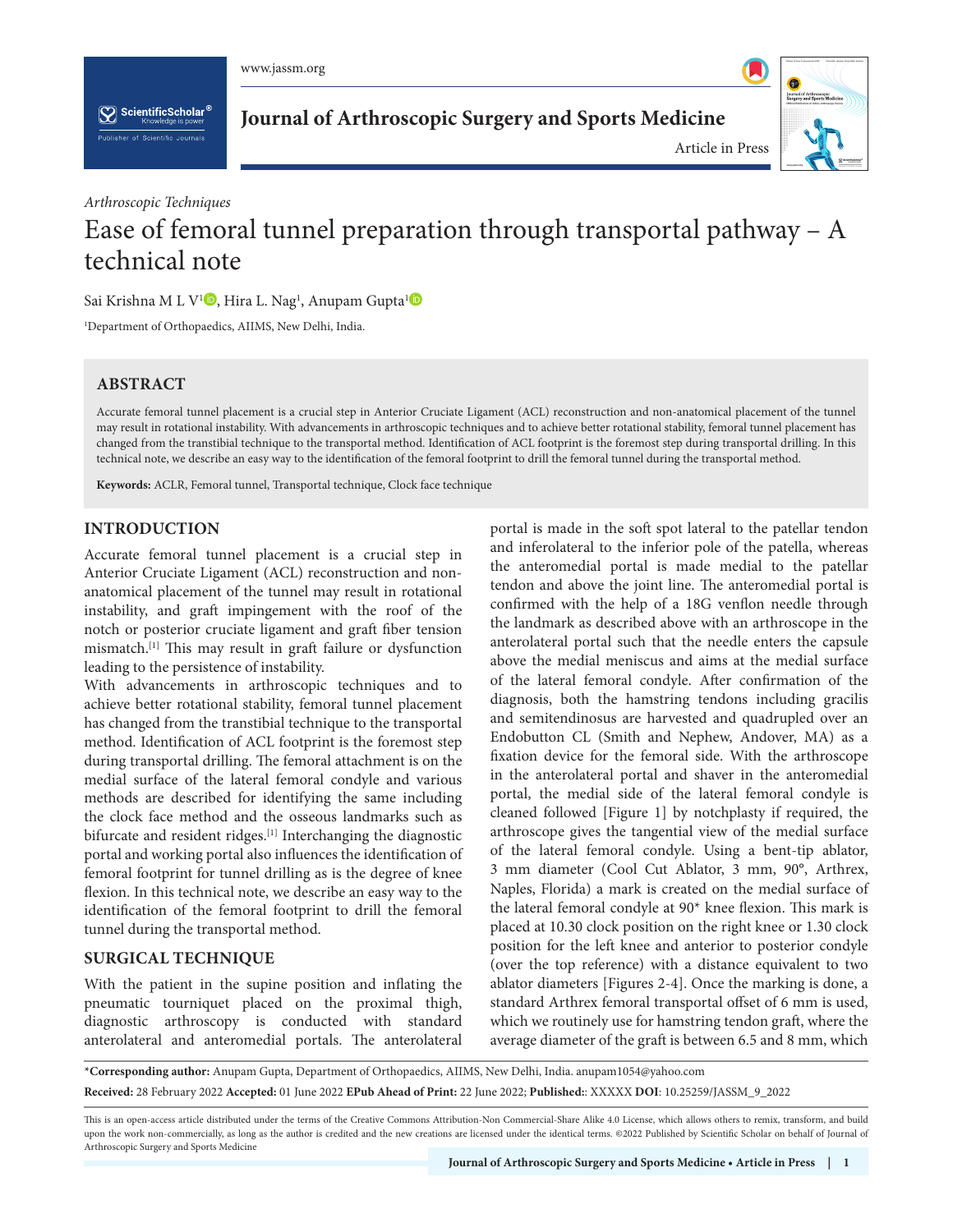rests on the articular surface of the posterior lateral condyle through the anteromedial portal with a knee in full flexion [Figure 5]. The ablator mark helps with the accurate coronal or clock face orientation to identify the ACL footprint for drilling the guidewire [Figures 4 and 6], which is otherwise difficult to visualize in extreme knee flexion. Once the guidewire is placed, a standard entry reamer is used of size 4.5 mm followed by the tunnel length which is measured. In all of our cases, the average tunnel length is between 35 and 40 mm. Later, the femoral tunnel is prepared with consecutive reamers in accordance with the graft diameter. Subsequently, the tibial tunnel is drilled using the ACL stump and the posterior border of the anterior horn of the lateral meniscus as the landmarks. The graft is secured with an Endobutton CL (Smith and Nephew, Andover, MA) over



**Figure 1:** Tangential orientation of the lateral femoral condyle with arthroscope in the anterolateral portal and shaver tip through the anteromedial portal.

**Figure 2:** A 3 mm, 90\* bent cool cut ablator tip using the posterior condyle as a reference, over the top approach.

the femoral side and bioscrew (Smith and Nephew, Andover, MA) on the tibial side.

## **DISCUSSION**

The femoral tunnel can be drilled either transportally, transtibially, or from the outside-in pathway. The transtibial preparation of the femoral tunnel results in a vertical tunnel high in the notch which might result in rotational instability. The anatomical femoral tunnel placement closer to the native femoral footprint can be done through a transportal pathway or outside in path and results in a rotationally stable knee. Transportal drilling can be done either with



**Figure 3:** The ablator using the posterior condylar articular surface is translated anteriorly through two ablator diameters and marked using the clock face technique on the medial surface of the lateral femoral condyle.



**Figure 4:** The mark being seen on the medial surface of the lateral femoral condyle which gives us the clock face orientation.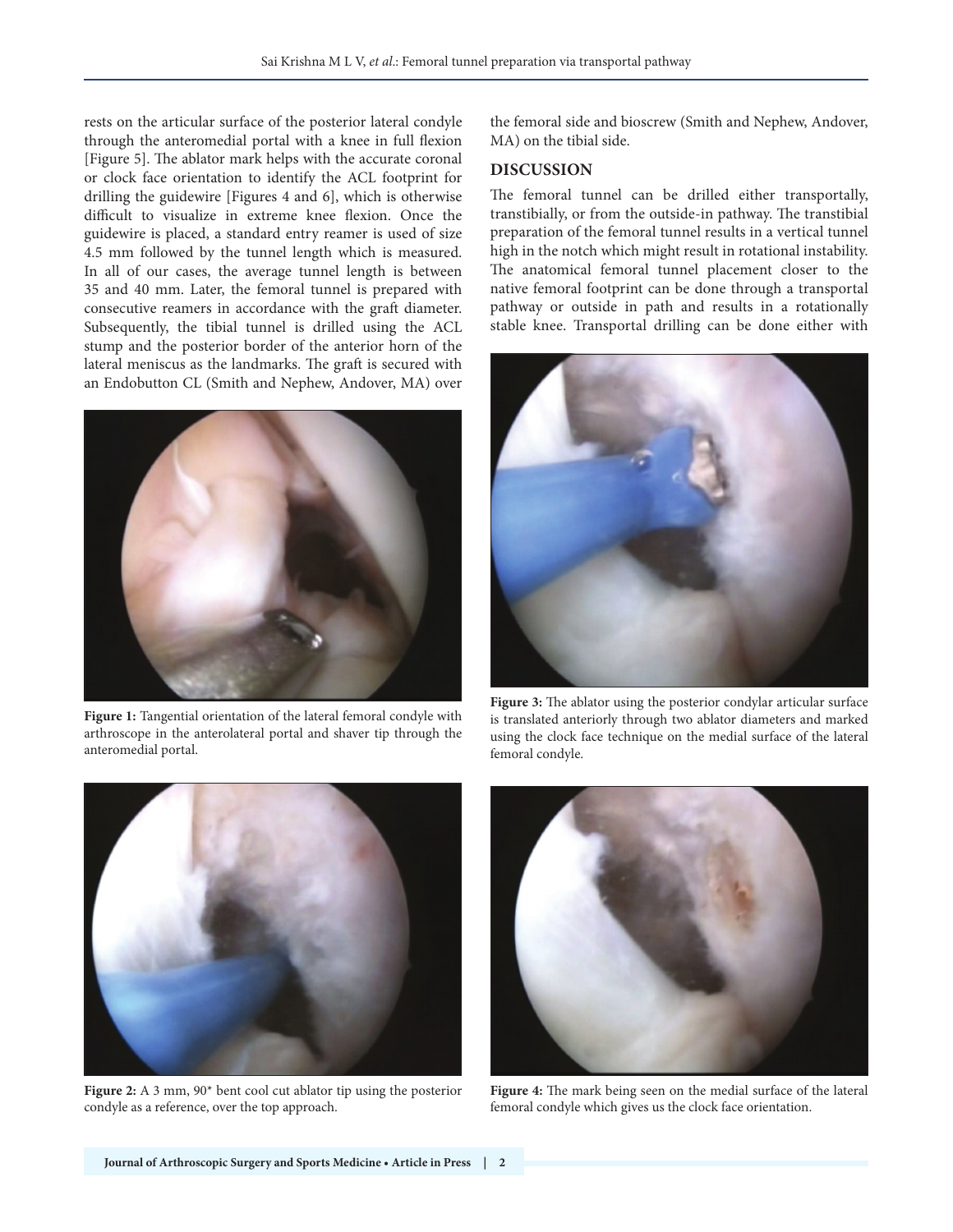

**Figure 5:** The 6 mm arthrex transportal offset resting on the ablator mark.



Figure 6: The drill wire passing through the offset resting on the ablator mark, with offset providing the anteroposterior landmark and the ablator mark giving us the coronal/craniocaudal/clock face orientation.

an anteromedial portal or an accessory anteromedial portal. When the femoral tunnel is drilled using either the accessory anteromedial portal or the outside path, the standard anteromedial portal can be used as a diagnostic portal. This gives an orthogonal view of the femoral condyle. When the anteromedial portal is employed as the working portal, the diagnostic portal is anterolateral, and this gives a tangential view of the medial surface of the lateral femoral condyle [Figure 1]. Precise placement of femoral tunnel necessitates correct identification of anatomical ACL footprint. This requires measurements in

both the anteroposterior axis (shallow/deep with respect to the posterior condylar articular surface) as well as the craniocaudal axis (high/low with respect to the inferior articular surface).<sup>[1,2]</sup> It can be done using a ruler, an offset, using the clock face technique, or anatomical landmarks.<sup>[1-3]</sup> In this technical note, we describe an easy way of femoral tunnel preparation while using only standard anteromedial and anterolateral portals without employing an accessory medial portal. We used anterolateral as the diagnostic portal and anteromedial as the working portal. Orientation in the craniocaudal axis is based on the clock face method using an ablator-mark with the knee in 90\* flexion [Figures 3 and 4]. Once the mark is placed, a 6 mm. Arthrex transportal offset is placed from the anteromedial portal with the offset resting on the posterior lateral condylar articular surface through the notch with the knee in full flexion. The ablator mark provides orientation in the craniocaudal axis [Figure 4] or the coronal plane, whereas the offset resting on the posterior articular surface provides the anterior-posterior axis or sagittal plane coordinate for unerring placement of the tunnel [Figures 5 and 6]. Increasing knee flexion and using an anteromedial portal provides maximal coronal obliquity and addresses the concerns of rotational stability.[4] However, at the same time, full knee flexion makes identification of footprint from the anteromedial portal cumbersome. In our technique, we marked the coronal plane identifier at 90\* knee flexion at an approximate distance of 5–7 mm from the posterior articular surface using a bent-tip ablator only as a distance guide [Figures 2-4]. Once the coronal coordinate is marked, we use the transportal offset from the anteromedial portal with the knee in full flexion for identifying the sagittal plane coordinate [Figure 5]. With offset placed through the anteromedial portal resting on the posterior articular surface with the knee in full flexion, we use the ablator mark for drilling the femoral tunnel [Figures 4 and 6]. Hence, this technique offers explicit identification of both sagittal and coronal plane coordinates of the anatomic ACL footprint while allowing preparing the tunnel in full knee flexion which helps in achieving coronal obliquity as well as maximum tunnel length without the need for creating an accessory medial portal or using an outside-in technique.

### **CONCLUSION**

Identification of ACL footprint is the foremost step during trans-portal drilling. In this technical note we described an easy way for the identification of the sagittal and coronal coordinates of the femoral footprint via transportal technique.

#### **Declaration of patient consent**

Patient's consent not required as patients identity is not disclosed or compromised.

#### **Financial support and sponsorship**

Nil.